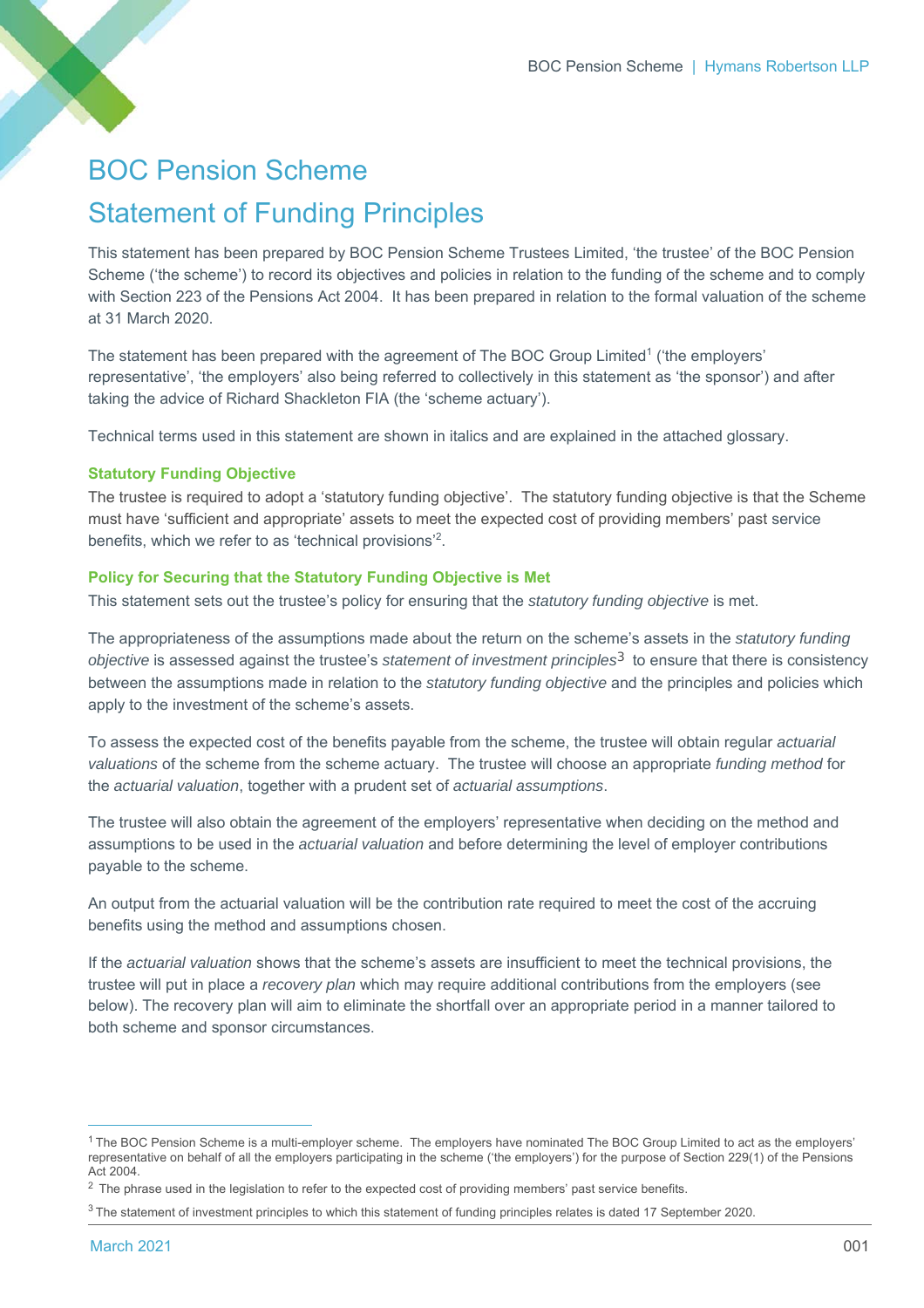# **Rectifying a Funding Shortfall**

In determining the actual recovery period at any particular valuation the trustee's principles are to take account of the following factors:

- The absolute monetary amount of the funding shortfall and its relationship to the total liability for past service benefits;
- The scheme's investment strategy;
- The business plans of the sponsor and affordability of contributions;
- The trustee's assessment of the strength of the sponsor covenant (and in making this assessment the trustee will make use of appropriate covenant advice); and
- Any contingent security offered by the sponsor and covenant support provided by the wider sponsor group.

Additional employer contributions will be expressed in monetary terms over the recovery period. Payment of any employer contributions are guaranteed by Linde plc on and subject to the terms of a guarantee entered into in March 2020.

In determining the level of additional contributions required to eliminate the shortfall over the recovery period, an assumed rate of return on assets is required. This assumption will be set by the trustee having taken advice from the scheme actuary and with the agreement of the employers' representative. In choosing this assumption the trustee will also take account of the current investment strategy, any agreed or likely changes to that strategy and their assessment of the employers' ability to support the scheme and any other appropriate factors. The current assumption is set out in the appendix.

If the methods and assumptions on which the additional contributions are based cannot be agreed by the trustee and the employers' representative or the employers are unable to pay additional contributions which, based on the method and assumptions set out in this statement, are sufficient to eliminate the shortfall within an appropriate period from the date of the *actuarial valuation*, and having regard to the value of any contingent assets and/or guarantees which are in place, the trustee will, as a last resort, consider modifying members' benefits for future service.

The trustee will monitor the funding level of the scheme during the recovery period. In the event that, at any time during the recovery period, the actual funding level deviates from the level expected in the *recovery plan* to a material extent, the trustee may consult with the employers' representative to determine whether the *recovery plan* needs to be amended or some other action (such as a change of investment strategy) needs to be taken.

Any payment of a Section 75 debt shall be treated as a prepayment of any deficit repair contributions that will fall due to be paid by the employers in accordance with the then current recovery plan.

#### **Funding Method and Assumptions**

The method to be used in the calculation of the expected cost of members' *past service benefits* is the *projected unit method.* 

The *actuarial assumptions* to be used in the calculation are both financial (interest rates, inflation, investment returns, etc.) and demographic (scheme membership experience – retirement patterns, mortality rates, etc.). Legislation requires the trustee to select assumptions prudently for this calculation, taking account, if applicable, of an appropriate margin for adverse deviation. The trustee, having taken advice from the scheme actuary and having consulted the employers' representative has determined the following framework in relation to assumptions to be used for the Statutory Funding Objective: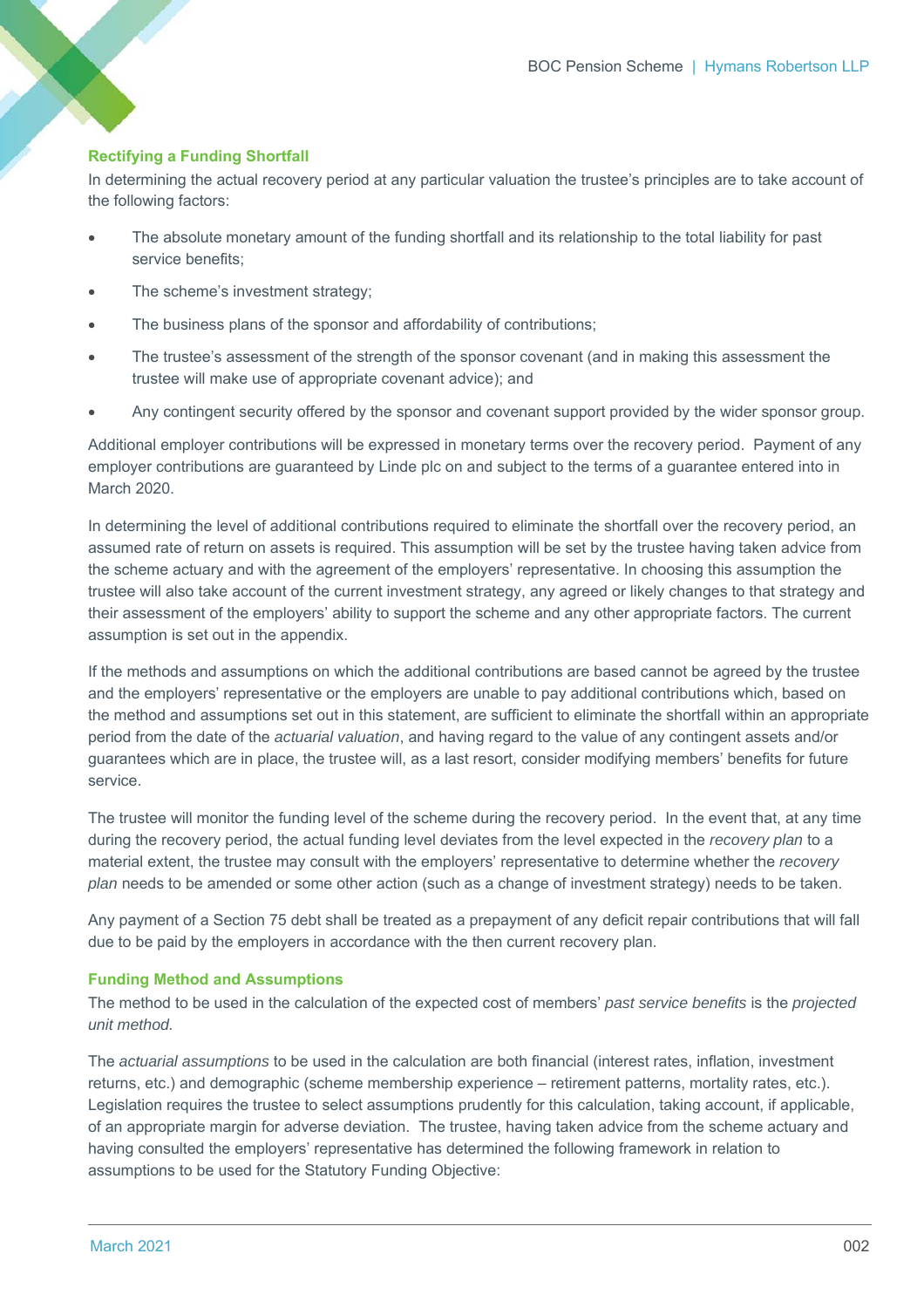- The measure for discounting future expected cash flows will use as its reference point the nominal gilts curve published by the Bank of England or another appropriate financial institution. The trustee will then adjust this curve, allowing for the return available on the scheme's investments assuming an investment strategy in line with its *statement of investment principles* at each valuation date. It will do this by assessing the best estimate return that the assets backing the liabilities will achieve and deduct an appropriate prudential margin.
- Price inflation will be based on the implied inflation curve published by the Bank of England and relevant economic indicators at each valuation date. The trustee will consider any proposals (regarding, for example, on including an inflation risk premium) the employers' representative wishes to make concerning any adjustment to this measure.
- Increases to pensionable salary will be set taking account of scheme experience and any information provided by the employers on future policy.
- The assumptions on mortality/longevity will use a base table which reflects an up to date analysis of the scheme's current experience and prudent projections of how that experience is likely to evolve.
- The post retirement mortality base tables will be set using information from a reliable source which uses pooled data of occupational pension schemes to provide mortality tables which reflect the characteristics of scheme membership. The tables to be used will reflect the gender, reason for retirement (illness or normal health), affluence and geo-demographics of the membership.
- Other demographic assumptions will be set to reflect the trustee's best estimate of future demographic experience, after taking actuarial advice and taking account of the experience of the scheme and the employers' future policy.

The technical details of the assumptions to be used in the calculation of the expected cost of members' *past service benefits* are set out in the appendix.

#### **Payments to the Scheme**

In addition to the employers and employee members, other schemes paying transfers-in in respect of employee members may make payments to the scheme.

#### **Payments from the Scheme**

The scheme's assets may be used to meet benefit payments to members and their beneficiaries and to pay scheme expenses and pension scheme levies. There is no power to make payments from the scheme to the employers, other than if the scheme is being wound up or to correct payments made to the scheme by the employers in error.

#### **Discretionary Benefits**

The trustee does not have unilateral power to provide discretionary benefits nor discretionary increases to benefits and no allowance has been made in the funding of the scheme for the granting of any such benefits or increases.

# **Transfer Values**

Members may elect to leave the scheme and take a *transfer value* to another pension arrangement. The *transfer value* is required by legislation to represent the 'cash equivalent' value of the benefits being transferred. Current legislation permits the trustee to reduce the *transfer value* to a level below the full 'cash equivalent' when the scheme is underfunded. The trustee's current stance is set out in the Appendix.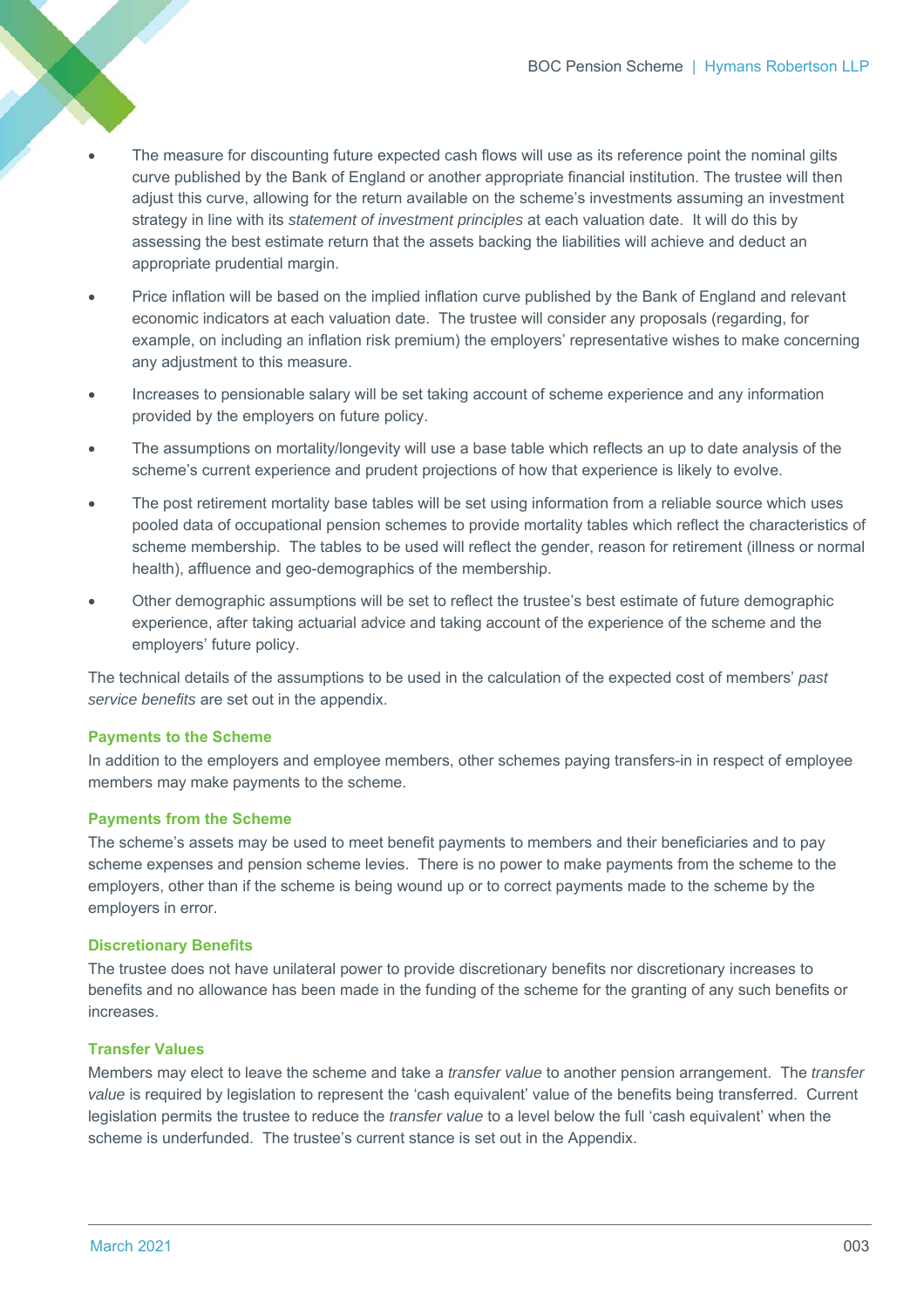### **Frequency of Valuations and Circumstances for Extra Valuations**

An *actuarial valuation* will, in normal circumstances, be carried out as at 31 March at three yearly intervals. A short form *actuarial report*, using approximations, will be obtained as at 31 March in each year in which a full valuation is not obtained.

The trustee will seek advice from the scheme actuary as to whether to obtain an out of cycle *actuarial valuation* should any of the following occur:

- (i) Actual financial and/or demographic experience turns out to be significantly different from that allowed for in the most recent actuarial valuation;
- (ii) A large bulk transfer in or out of the scheme occurs;
- (iii) A large redundancy exercise occurs;
- (iv) Other events occur which the trustee believes may have a material impact on the scheme's finances;
- (v) The employers' representative requests an actuarial valuation to be undertaken (at its own expense);
- (vi) Certain agreed triggers are met in relation to any wider funding agreement with the employers that may be in force from time to time.

The trustee will consult the employers before commissioning an out-of-cycle valuation and may agree not to commission such a valuation if agreement can be reached with the employers to revise the *schedule of contributions* in a way satisfactory to the trustee acting on the advice of the scheme actuary.

#### **Review of this Statement**

The trustee will prepare a new statement of funding principles no later than 15 months after the effective date of each future *actuarial valuation*. In practice, the trustee will aim to prepare the statement so that it is available by the due date of each future *actuarial valuation*.

#### **Prepared by the Trustee of the Scheme**

Signature………………………………… for the trustee John Hylands

Print name………………………………… JOHN HYLANDS

Position ………………………………… Trustee Director

Date………………………………… 9 March 2021

#### **Agreed by the Employers' Representative**

Signature………………………………… for the employers' representative Signature....Sally Williams

Print name………………………………. SALLY WILLIAMS

Position Head of Finance & Control RUI

Date………………………………… 18 March 2021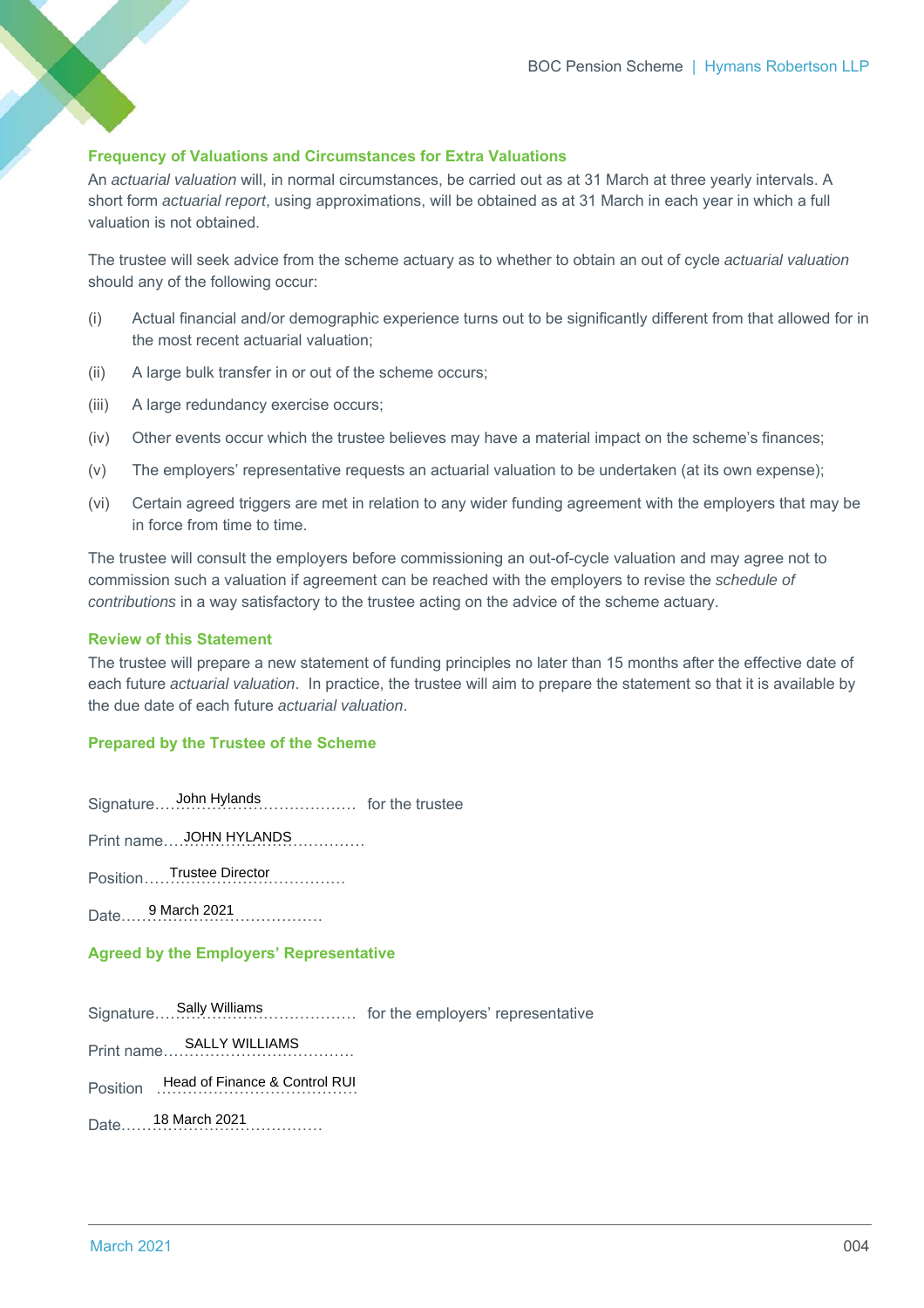Signature………………………………… for the employers' representative Jim Mercer

Print name….JIM MERCER…………………

Position ………………………………… Business President, RUI

Date…… 18 March 2021……………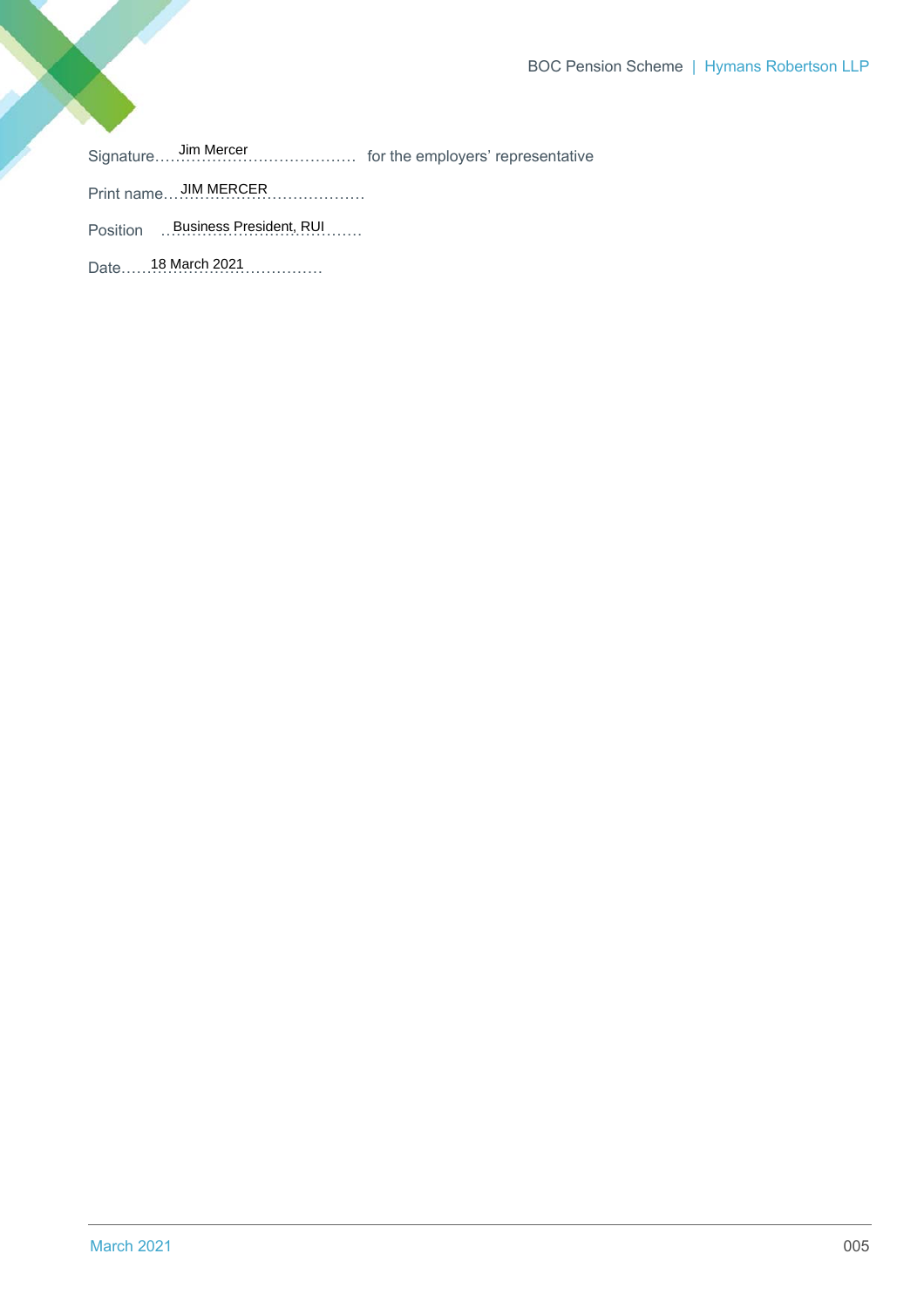# **Appendix: Actuarial Assumptions to be used as at 31 March 2020 Financial Assumptions**

The trustee has taken advice from the scheme actuary and has consulted the employers' representative in choosing the financial assumptions to be used for the calculation of the estimated cost of providing members' benefits in the actuarial valuation at 31 March 2020. The trustee and the employers' representative have agreed that, whilst the principles set out in the Statement of Funding Principles should be as enduring as possible, the actuarial assumptions to be used at future valuations should be the subject of further discussion taking account of the circumstances at the time of the valuation. For the actuarial valuation as at 31 March 2020 the assumptions are as follows:

| <b>Assumption</b>        | <b>Derivation</b>                                                                                                                                                                                                                                                                                                                                                                                                                                 |
|--------------------------|---------------------------------------------------------------------------------------------------------------------------------------------------------------------------------------------------------------------------------------------------------------------------------------------------------------------------------------------------------------------------------------------------------------------------------------------------|
| Inflation (RPI)          | Implied inflation curve, taken as the difference between the<br>Bank of England fixed interest and index linked gilt yield<br>curves.                                                                                                                                                                                                                                                                                                             |
| Inflation (CPI)          | RPI inflation with an adjustment on yields of 0.75% below RPI<br>spot rates.                                                                                                                                                                                                                                                                                                                                                                      |
| <b>Pension increases</b> | The assumption is made with reference to the relevant price<br>inflation curve (see above) where the pension increases are<br>linked to price inflation. The curves will be derived in a<br>consistent manner to the underlying inflation curve making<br>allowance for caps and floors on benefit increases as<br>appropriate. Other pensions are assumed to increase at their<br>fixed rates.                                                   |
| Salary increases         | RPI inflation plus an allowance for promotional salary scale<br>(outlined in more detail below and equivalent to around<br>0.25% p.a. on average); and allowing for the cap on salary<br>increases for benefit calculations where applicable. Relevant<br>market information will be used to calculate the effect of any<br>caps. Analysis at 31 March 2020 determined that an assumed<br>increase of 2.5% p.a. at all durations was appropriate. |
| Discount rate            | Assumed to be 1.6% p.a. above the Bank of England fixed<br>interest gilt yield curve                                                                                                                                                                                                                                                                                                                                                              |
| <b>Expenses</b>          | No allowance to be included in the technical provisions.                                                                                                                                                                                                                                                                                                                                                                                          |

# **Yield Curves**

The information used for nominal and implied inflation-linked gilts curves is obtained from the Bank of England. For the valuation of pension fund liabilities it is necessary to interpolate between, and extrapolate from, the maturities which are observable in the interest rate and inflation market. Although the Bank of England only provides rates to a maximum term of 40 years, the Bank of England curves are extended in such a way as to provide a close fit to observed prices of long dated bonds and beyond the maturities of the longest fixed and index linked gilts in issue, the nominal and real rate curves are extended towards long term forward rates.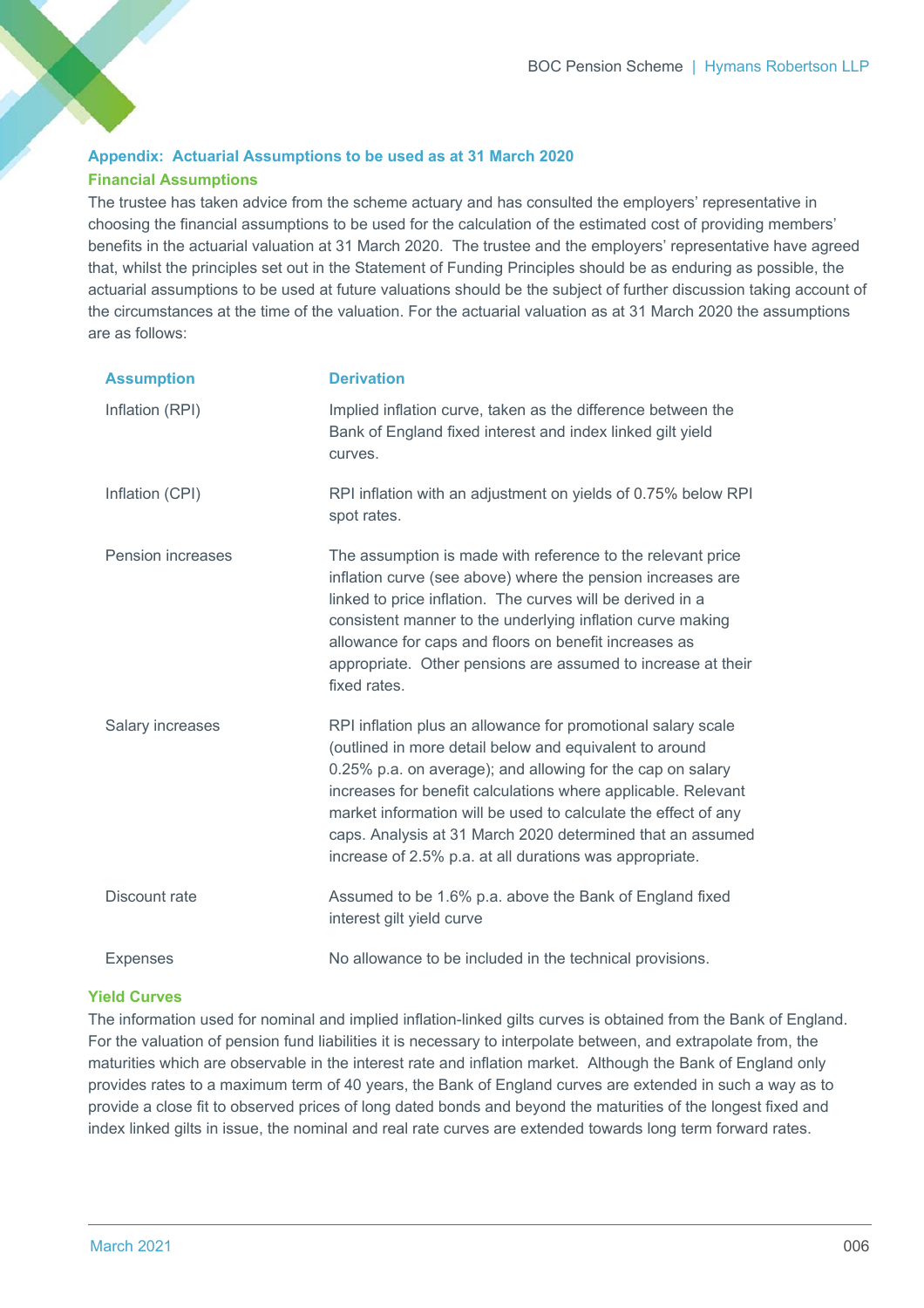The curves as at 31 March 2020 are shown in the charts below.



# **Fixed interest gilt yield curve**

# **Index linked gilt yield curve**

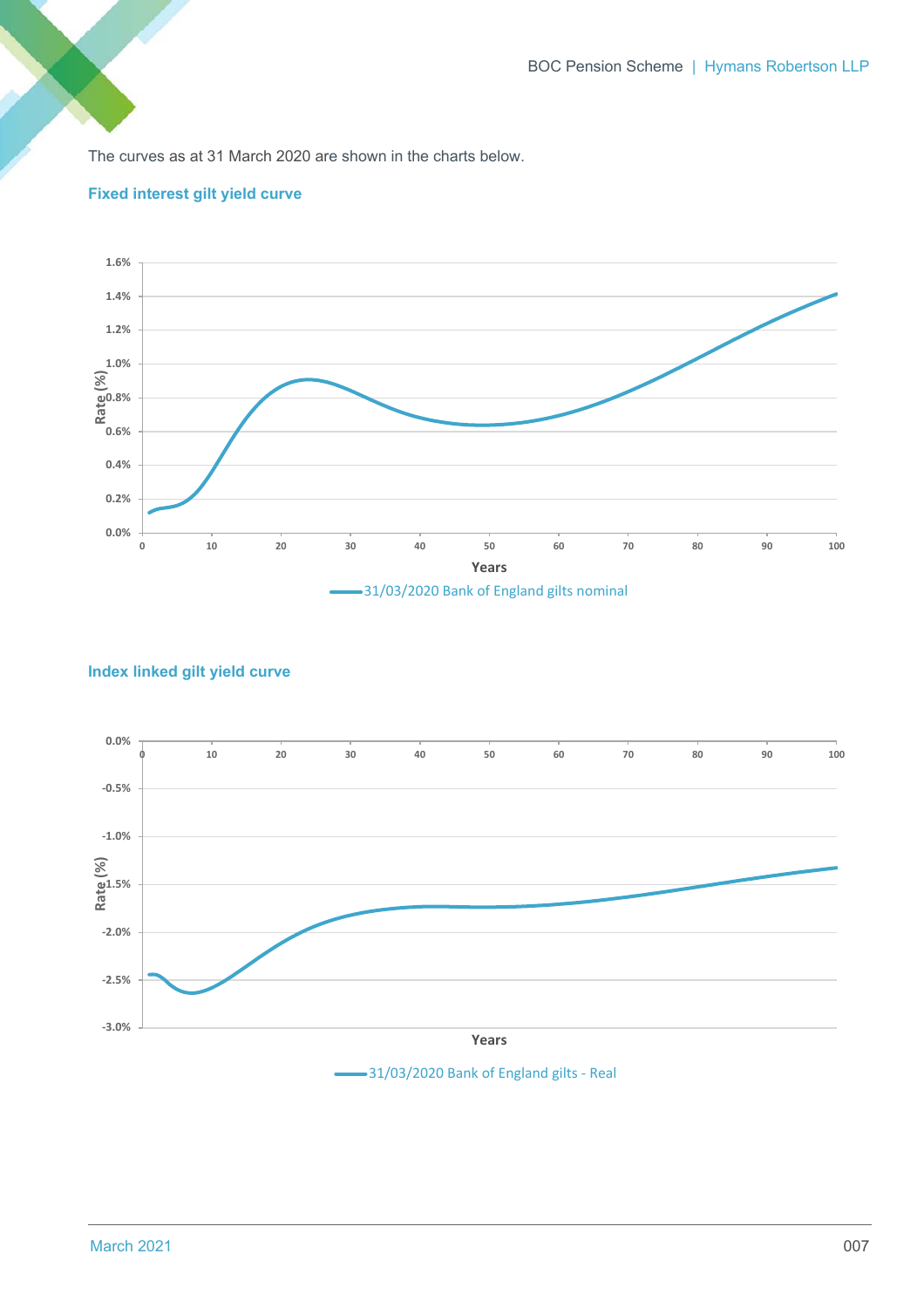# **Implied RPI inflation curve**



#### **Return on Assets over Recovery Period**

For the purpose of determining the level of additional contributions required to eliminate any shortfall, an assumed rate of return on assets is required. This rate is for the purpose of the valuation at 31 March 2020 assumed to be 2.2% p.a. above the yield curve of fixed interest government bonds.

#### **Administrative Expenses and Pension Protection Fund Levies**

The trustee has agreed with the employers' representative that the administrative expenses in the period to the next actuarial valuation will be paid from the scheme. The contributions will be calculated so as to be expected to be sufficient to meet accruing benefits, to eliminate the shortfall by the end of the recovery period and to pay the expenses from the scheme in the period to the next actuarial valuation. However, any levy payable to the Pension Protection Fund will be paid by the employers.

#### **Mortality Assumptions**

The trustee takes account of the most up-to-date longevity research and analysis in setting longevity assumptions.

#### **Base tables**

The post retirement mortality base tables will be a suite of bespoke assumptions which reflect the characteristics of the scheme membership. The "VitaCurves" adopted will be based on pooled experience from occupational pension schemes during the period 2016 to 2018 as collated by Club Vita up to 31 March 2020. They will make allowance for observed variations in mortality according to age, gender, reason for retirement (illness or normal health), pension amount, salary, postcode based lifestyle group, and manual / non-manual status. The assumptions adopted vary according to the characteristics of each individual member.

The pre-retirement mortality of future pensioners is assumed to be 60% of the standard AM92/AF92 tables published by the CMI4 of the actuarial profession.

**<sup>4</sup>** Continuous Mortality Investigation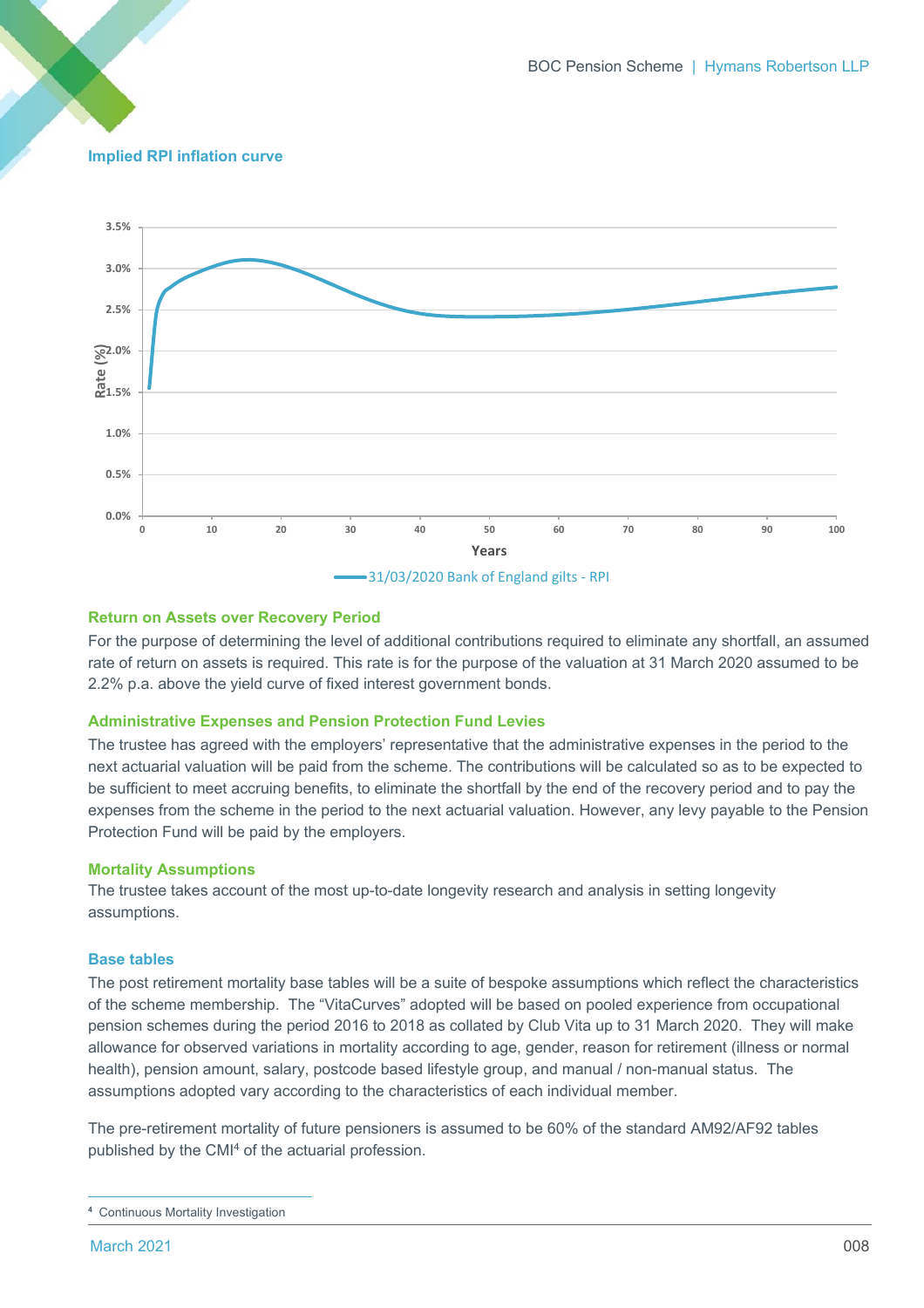# **Future improvements**

Future improvements in longevity will be assumed to be in line with the CMI\_2018 model with starting rates based on improvements observed in England and Wales population data up to the end of 2018, with Addition Parameter A = 0.5, to reflect the latest Vita experince, a long term rate of improvement of 1.5% p.a. and otherwise core parameters.

Sample life expectancies are given in the table below.

|                                                                                            | <b>Males</b> | <b>Females</b> |
|--------------------------------------------------------------------------------------------|--------------|----------------|
| Average future life expectancy (in years) for a pensioner<br>aged 65 in 2020               | 21.8         | 24.2           |
| Average future life expectancy (in years) at age 65 for a<br>non-pensioner aged 45 in 2020 | 23.5         | 26.0           |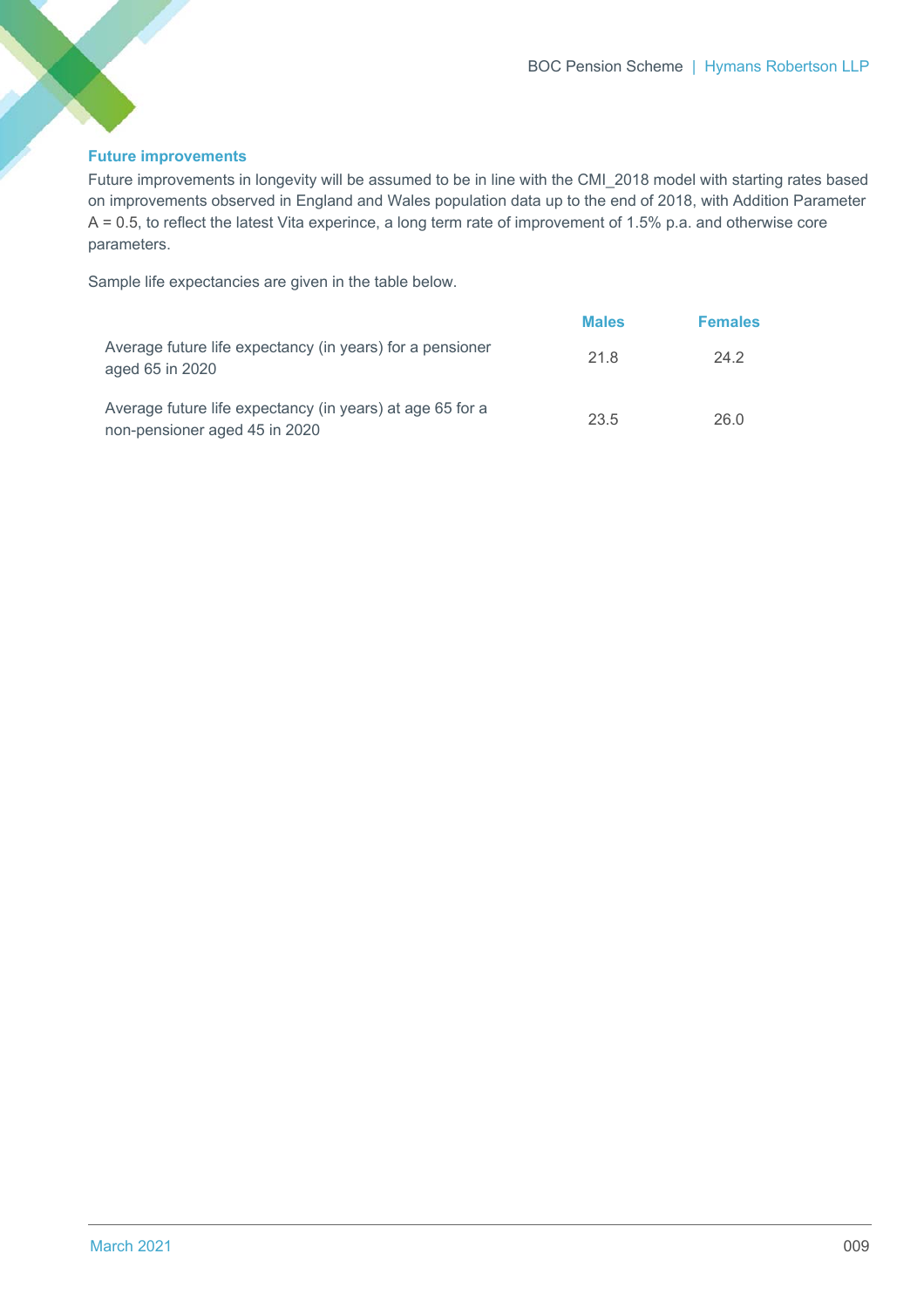# **Other Demographic Assumptions**

| Retirements in normal health | Allowance is made for retirements before normal pension age<br>where the member has a right to take benefits without<br>reduction, for example on redundancy. Otherwise the<br>assumptions make no allowance for early retirements which<br>require 'Company consent'. Any capital costs arising from any<br>such retirements are therefore expected to be met by the<br>relevant employer at the time that the early retirement is<br>granted. |
|------------------------------|-------------------------------------------------------------------------------------------------------------------------------------------------------------------------------------------------------------------------------------------------------------------------------------------------------------------------------------------------------------------------------------------------------------------------------------------------|
| Retirements in ill health    | Allowance is made for ill-health retirements before normal<br>pension age.                                                                                                                                                                                                                                                                                                                                                                      |
| Staff turnover               | Allowance is made for staff leaving service without immediate<br>entitlement to receipt of pensions. 10% of leavers will be<br>assumed to be "good" leavers for the purposes of determining<br>the revaluation rate that will apply.                                                                                                                                                                                                            |
| Family details               | 80% of male members and 55% of female members are<br>assumed to be married (or have an adult dependant) at<br>retirement or on earlier death.                                                                                                                                                                                                                                                                                                   |
|                              | Husbands are assumed to be 3 years older than wives.                                                                                                                                                                                                                                                                                                                                                                                            |
| Commutation                  | Members are assumed to exchange 28% of their pension for<br>cash at retirement. The commutation terms used are shown in<br>the table below.                                                                                                                                                                                                                                                                                                     |

The tables below show details of the assumptions actually used for specimen ages. For membership movements, the percentages represent the probability that an individual at each age leaves service within the following twelve months. The commutation factors show the amount of cash lump sum a member will receive per £1 p.a. of pension given up at different retirement ages.

| Age | <b>Withdrawals</b> |                | <b>III-health</b><br><b>retirements</b> |                | <b>Normal retirements</b> |                | <b>Promotional Pav</b><br><b>increases</b> |                | <b>Commutation</b><br>factors |                          |
|-----|--------------------|----------------|-----------------------------------------|----------------|---------------------------|----------------|--------------------------------------------|----------------|-------------------------------|--------------------------|
|     | <b>Males</b>       | <b>Females</b> | <b>Males</b>                            | <b>Females</b> | <b>Males</b>              | <b>Females</b> | <b>Males</b>                               | <b>Females</b> | <b>Males</b>                  | <b>Females</b>           |
| 30  | 10.6%              | 16.5%          | $0.0\%$                                 | $0.0\%$        | $0.0\%$                   | $0.0\%$        | 2.70%                                      | 2.70%          | $\overline{\phantom{a}}$      | $\overline{\phantom{a}}$ |
| 40  | 5.6%               | 10.3%          | 0.2%                                    | 0.1%           | $0.0\%$                   | $0.0\%$        | 0.80%                                      | 0.80%          | $\overline{\phantom{a}}$      | -                        |
| 50  | 2.0%               | 4.2%           | 0.6%                                    | 0.6%           | $0.0\%$                   | $0.0\%$        | 0.10%                                      | 0.10%          | 31.43                         | 31.43                    |
| 60  | $0.0\%$            | $0.0\%$        | 2.4%                                    | 3.1%           | 6.0%                      | 18.0%          | 0.10%                                      | 0.10%          | 22.53                         | 22.53                    |
| 61  | $0.0\%$            | $0.0\%$        | 2.7%                                    | 3.4%           | 4.5%                      | 1.5%           | 0.10%                                      | 0.10%          | 21.68                         | 21.68                    |
| 62  | $0.0\%$            | $0.0\%$        | 3.0%                                    | 3.6%           | 4.5%                      | 1.5%           | 0.10%                                      | 0.10%          | 20.84                         | 20.84                    |
| 63  | $0.0\%$            | $0.0\%$        | 3.2%                                    | 3.9%           | 4.5%                      | 1.5%           | 0.10%                                      | 0.10%          | 20.01                         | 20.01                    |
| 64  | $0.0\%$            | $0.0\%$        | 3.5%                                    | 4.2%           | 4.5%                      | 1.5%           | 0.10%                                      | 0.10%          | 19.19                         | 19.19                    |
| 65  | $0.0\%$            | $0.0\%$        | $0.0\%$                                 | $0.0\%$        | 100.0%                    | 100.0%         | 0.10%                                      | 0.10%          | 18.39                         | 18.39                    |

# **Transfer Values**

The trustee currently does not reduce transfer values to a level below the full 'cash equivalent'.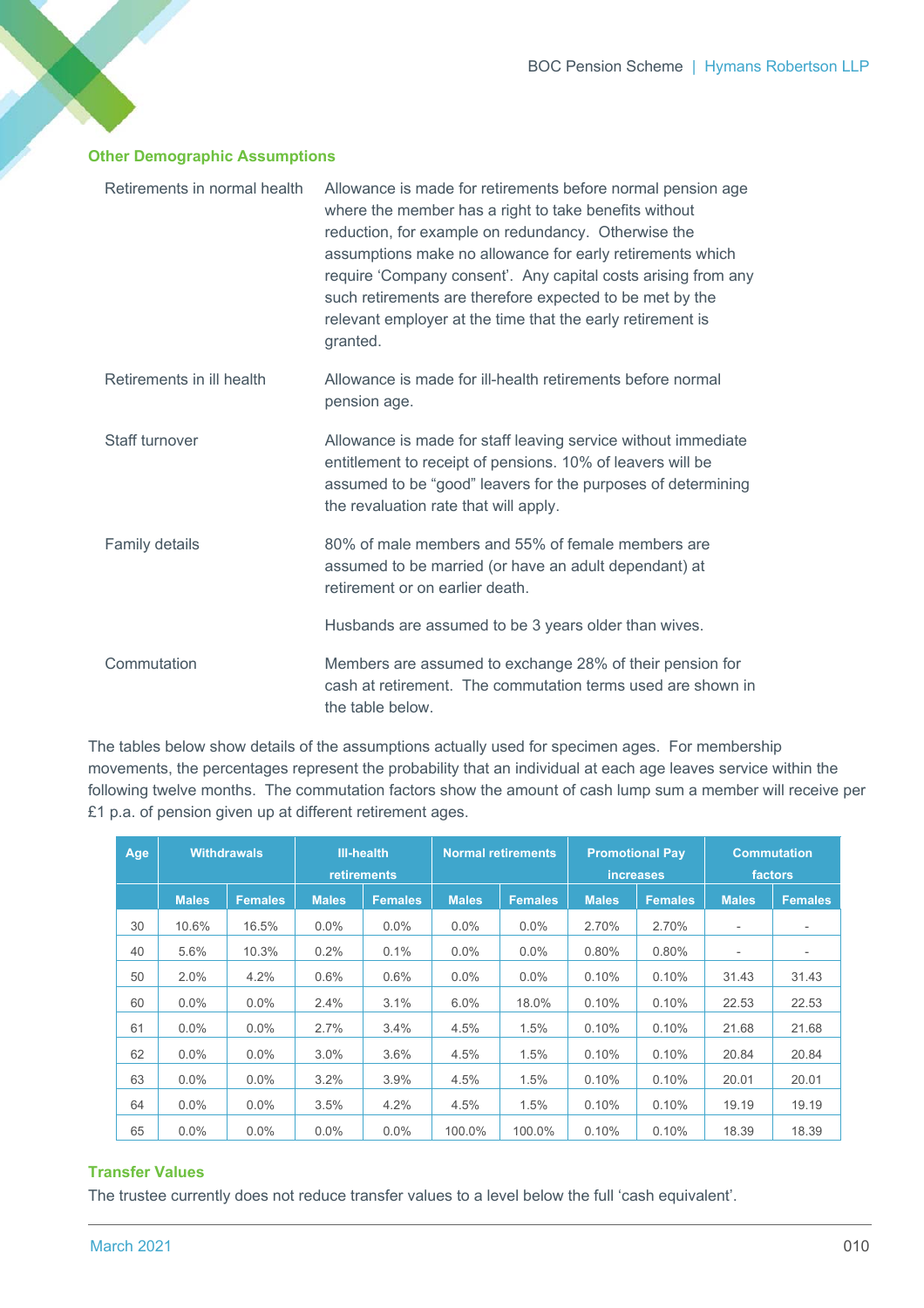# **Glossary**

# **Actuarial Assumptions**

As part of the *actuarial valuation* of a pension scheme, the scheme actuary must estimate the cost of providing members' future pensions (and other benefits), which will depend on when people retire, what their pay will be at retirement, how long they will live in retirement, etc. These matters are unknown at the time of the *actuarial valuation* and so the actuary has to use assumptions – known as *actuarial assumptions* – as to what future retirement patterns, death rates, inflation, etc. will be.

#### **Actuarial Report**

Trustees must obtain an *actuarial report5* from the scheme actuary in any year in which there is no *actuarial valuation*. The *actuarial report* is effectively an interim 'health check' of a pension scheme's funding, carried out using approximate data and methods.

#### **Actuarial Valuation**

The scheme actuary must carry out regular *actuarial valuations6* of a pension scheme. The *actuarial valuation* assesses the extent to which the *statutory funding objective*, and any other *funding objectives* adopted by the trustees, were met and determines the rate at which employers should contribute to the scheme in the future to meet the *funding objective(s)*. An *actuarial valuation* should be carried out every three years, or more frequently.

#### **Funding Method**

The scheme actuary needs to use a *funding method*, together with the *actuarial assumptions,* to carry out the *actuarial valuation*. The *funding method* determines how members' benefits are costed in the valuation, the extent to which future expected pay growth of employee members is allowed for and how employers' future contributions should be calculated to meet the trustee's funding objectives.

#### **Funding Objective**

A *funding objective* is an aim of the trustees for funding a pension scheme. Schemes must now have a *statutory funding objective*, although trustees may have additional objectives.

#### **Normal Pension Age**

The earliest age at which pension scheme members may choose to draw their pension from the scheme (without requiring trustee and/or employer consent to do so) without the pension being reduced for early payment is the scheme's *normal pension age.* 

# **Past Service Benefits**

Members' benefits are earned over their working life whilst a pension scheme member. Benefits that have already been earned in respect of service completed before a particular date are known as the *past service benefits* at that date. *Past service benefits* may be calculated by reference to members' projected pay at retirement or to their current pay at the calculation date.

#### **Projected Unit Method**

A commonly used *funding method* is the *projected unit method.* This method compares a scheme's assets with the technical provisions, calculating *past service benefits* by reference to members' projected pay at retirement. Employers' future contributions are calculated to meet the expected cost of providing members' benefits that will be earned in the year following the valuation date (before adjusting for any surplus or shortfall and after deducting any members' future contributions).

<sup>5</sup> Required by the Pensions Act 2004, s.224

<sup>6</sup> Required by the Pensions Act 2004, s.224